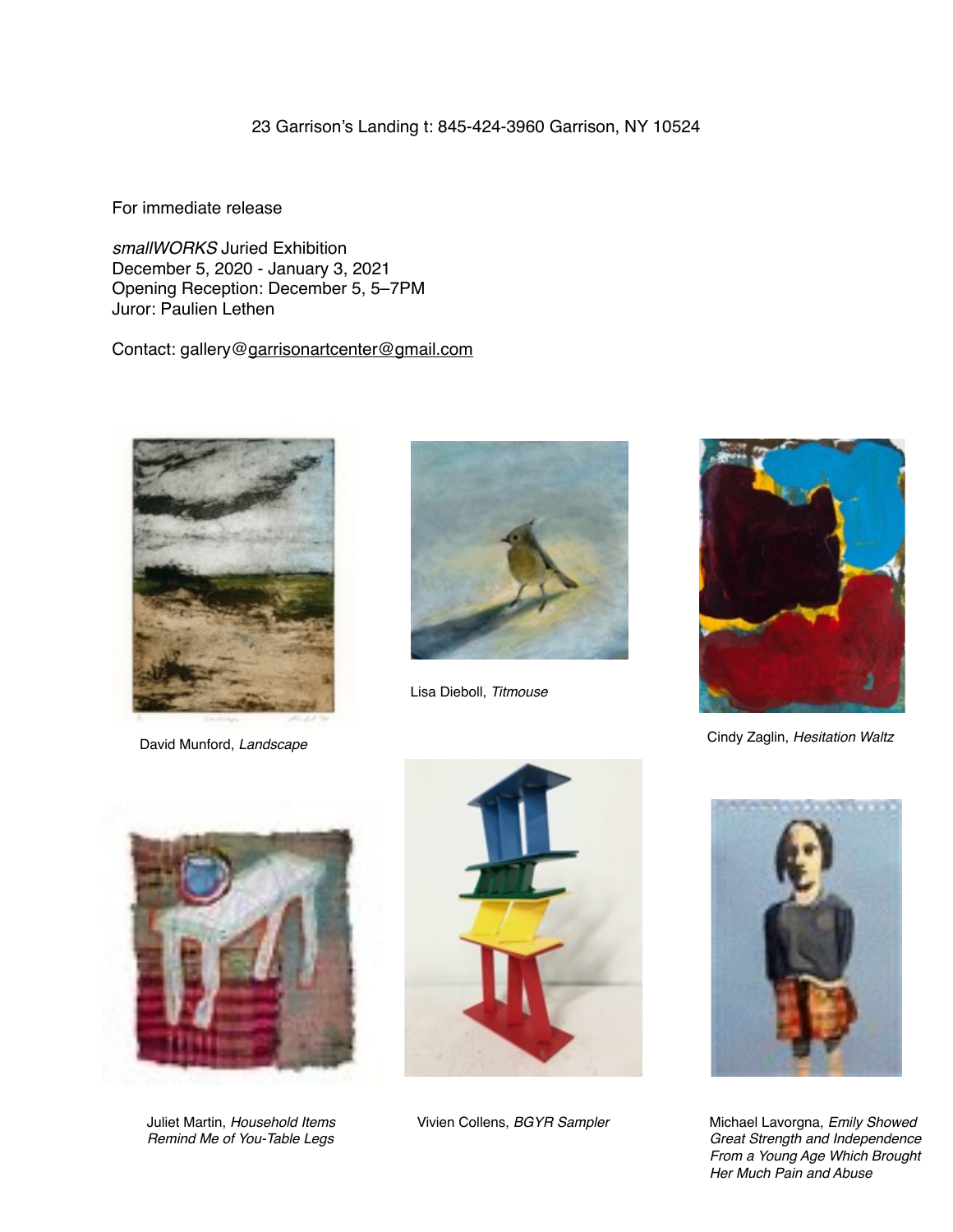Garrison Art Center is pleased to present *smallWORKS* 2020, a national juried biennial exhibition presenting seventy works selected from over five hundred entries. Works were not to exceed 12" in any direction. Excellence awards for best 2D and 3D work, as well as honorable mentions, will be announced at the opening reception. The exhibition will be on view in the Gillette Gallery December 5, 2020 - January 3, 2021 with an opening reception on December 5, from 5-7pm following Covid-19 protocols.

This year's esteemed juror is Paulien Lethen. Paulien is a Dutch artist and gallery owner. She opened Holland Tunnel Art Newburgh/Gallery and Studios in May of 2018 shortly after she became a resident of Newburgh, NY. Recognizing a lively local art community, she sets out to create a new place for exhibitions, performances, concerts, movie screenings and art studios. Her goal is to create a cultural venue and art center where art and people can get together. In Newburgh, Lethen feels the same exciting artistic energy of Williamsburg where she first established Holland Tunnel Gallery in 1997. The Brooklyn gallery gained recognition in the international art world and became a neighborhood icon as a microcosm of local and international talent. It enjoyed a successful run until 2007. Holland Tunnel Gallery Paros, on the island of Paros, Greece, opened in 2000 and is still an elegant space for summer concerts, poetry readings, artist talks, and art classes.

## **The artists selected for this year's** *smallWORKS* **exhibition are as follows:**

**Lori Adams, Kathleen Anderson, Sarah Balcombe, Ayako Bando, Mary Bates, Henri-Simon Blanc-Hoang, Debbie Broshi, Joel Brown, Jill Skupin Burkholder, Vivien Collens, Marcia Cooper, Darron Copeland, John Cox, Ivy Dachman, Shari Diamond, Lisa Diebboll, Alejandro Dron, Katharine Dufault, Mary Ellis, Alaina Enslen, Teri Figliuzzi, Ashley Garrett, Ruth Geneslaw, Lauren Hall, Jenny Hellman, Barbara Hertzfeld, Lynda Karanikolas, Irene Karlen, Polly King, Sharon Kullberg, Carole Kunstadt, Lisa Lackey, Michael Lavorgna, Glen Lieberman, Paul Marcellino, Jennifer Markovitz, Juliet Martin, Laura Martinez-Bianco, Mary McGuire, Judy Mensch, Tony Moore, David Munford, Thomas Munterich, Chantelle Norton, Sheilah Rechtschaffer, Steve Rossi, Barbara Rubensohn, Philippe Safire, Amy Schnintzer, Annie Shavere-Crandell, Maggie Small, Barbara Smith Gioia, Kari Smith, Annette Louise Solakoglu, SJ Sugarman, Holly Summer, Lita Thorne, Stuart Vance, Emily Vines, Michael Washburn, Anna West, Candace Winter, Kathy Yacoe, Rieko Yashiro, Cindy Zaglin, Judy Zehentner**

On exhibit in the Balter Gallery, running concurrent with smallWORKS is a photography installation, *New Americans,* by Jill Enfield. Both exhibitions will be on view from December 5, 2020 - January 3, 2021.

The Riverside Galleries at Garrison Art Center are open Tuesday through Sunday 10am